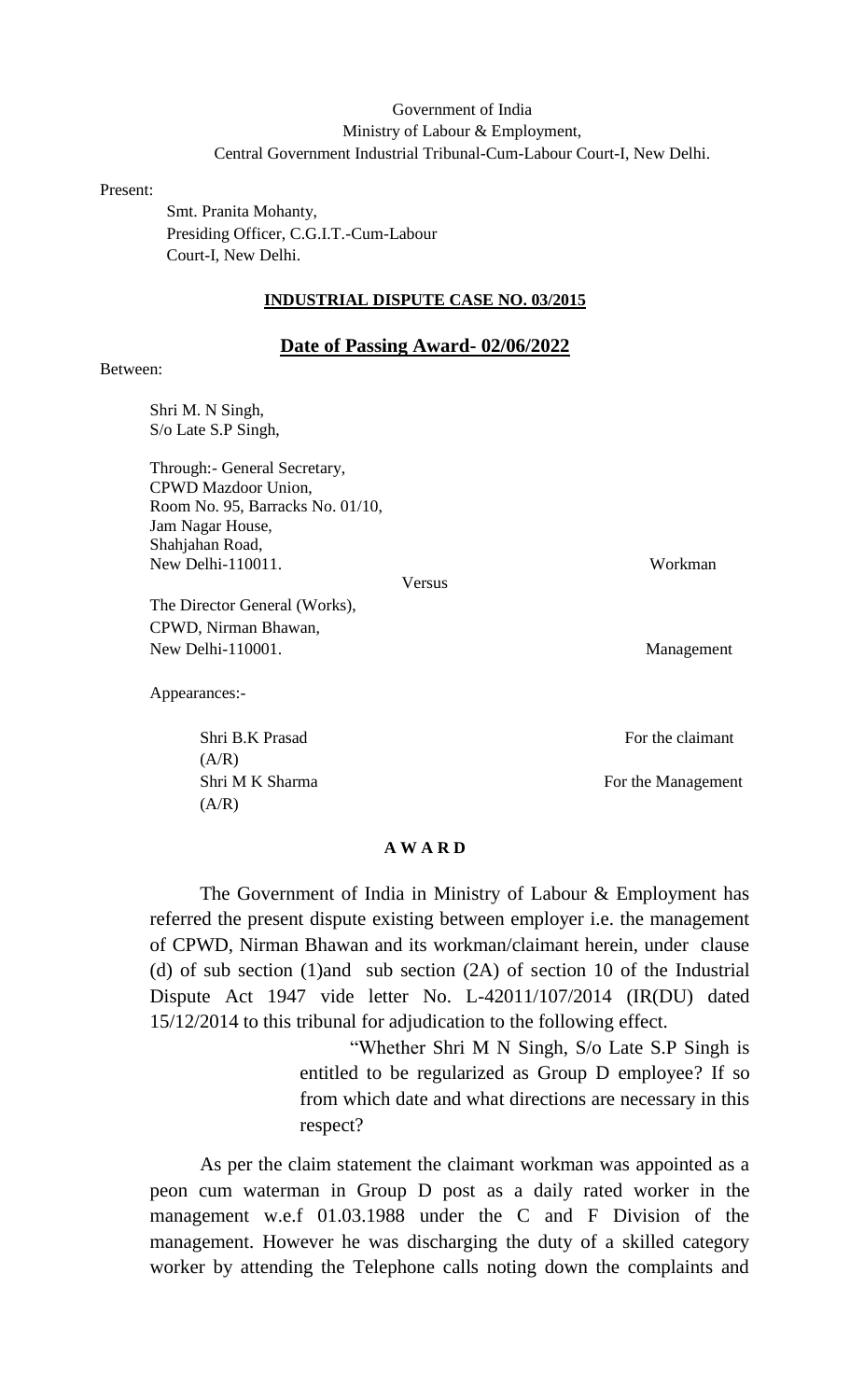maintaining the diary and dispatch etc. his service was terminating from 03.1993 illegally. The claimant had approached the CGIT-2 New Delhi by filing Id Case No. 03/ of 1998. The Tribunal allowed the claim and by award dated 26.04.2004 came to hold that the termination of his service is illegal and the management has deprived him of regularization of service and payment of wage on the basis of equal pay for equal work. Thus, the tribunal by its order directed for reinstatement o the claimant in the post of Peon cum waterman as a regular employee and also directed payment of back wages at the rate of wage paid to other employees at par of the regular cadre.

The management challenged the award before the Hon'ble High Court of Delhi by filing WPC No. 6535 of 2005. The Hon'ble High Court by order dated 20.04.2007 upheld the order of the tribunal. The management then challenged the said order of the High Court by filing LPA NO. 1228 of 2007. But the same was dismissed. But the management in gross violation of the award passed and the order passed by the Hon'ble High Court did not regularize his service and the claimant superannuated w.e.f 01.12.2011. The management by order dated 11.03.2011 issued a policy for regularization of casual workers as one time measure w.e.f 11.12.2006. But the claimant was unlawfully excluded on the ground that he was a work order and contractual basis employee.

Being aggrieved the claimant again approached the Regional Labour Commissioner New Delhi who calculated the dues payable by the management to the claimant. But for the non cooperation of the management the conciliation failed. The matter was then referred by the appropriate government to consider whether the claimant is entitled to regularization of service as a group D employee and if so from which date.

When notice of the dispute was served on the management it appeared and filed written statement. In the said written statement the management pleaded that the service of the workman was terminated w.e.f 03.03.1993 and the workman approached the tribunal where a direction was given to reinstate him in service w.e.f 01.03.1988 against the post of peon cum waterman as a regular employee and pay him the arrear back wages. The Hon'ble High Court of Delhi when approached by the management who filed WPC No. 6535 of 2005 the Hon'ble High Court came to hold that the claimant is not entitled to be regularized by the order of the tribunal. However, the management is directed to treat him as a daily rated worker and regularize his service as per their policy.

On 02.12.2002 a memorandum of understanding was entered between the management and Mazdoor Union. It was decided that the service of the casual workers shall be regularized as a onetime measure w.e.f 11.12.2006. Accordingly the office order dated 11.03.2011 (exhibit MW1/2.) was issued. As per that policy the workers who are duly qualified for the post and who have worked for more than 10 years as on 11.12.2006 were to be regularized. But the claimant was not considered for regularization since he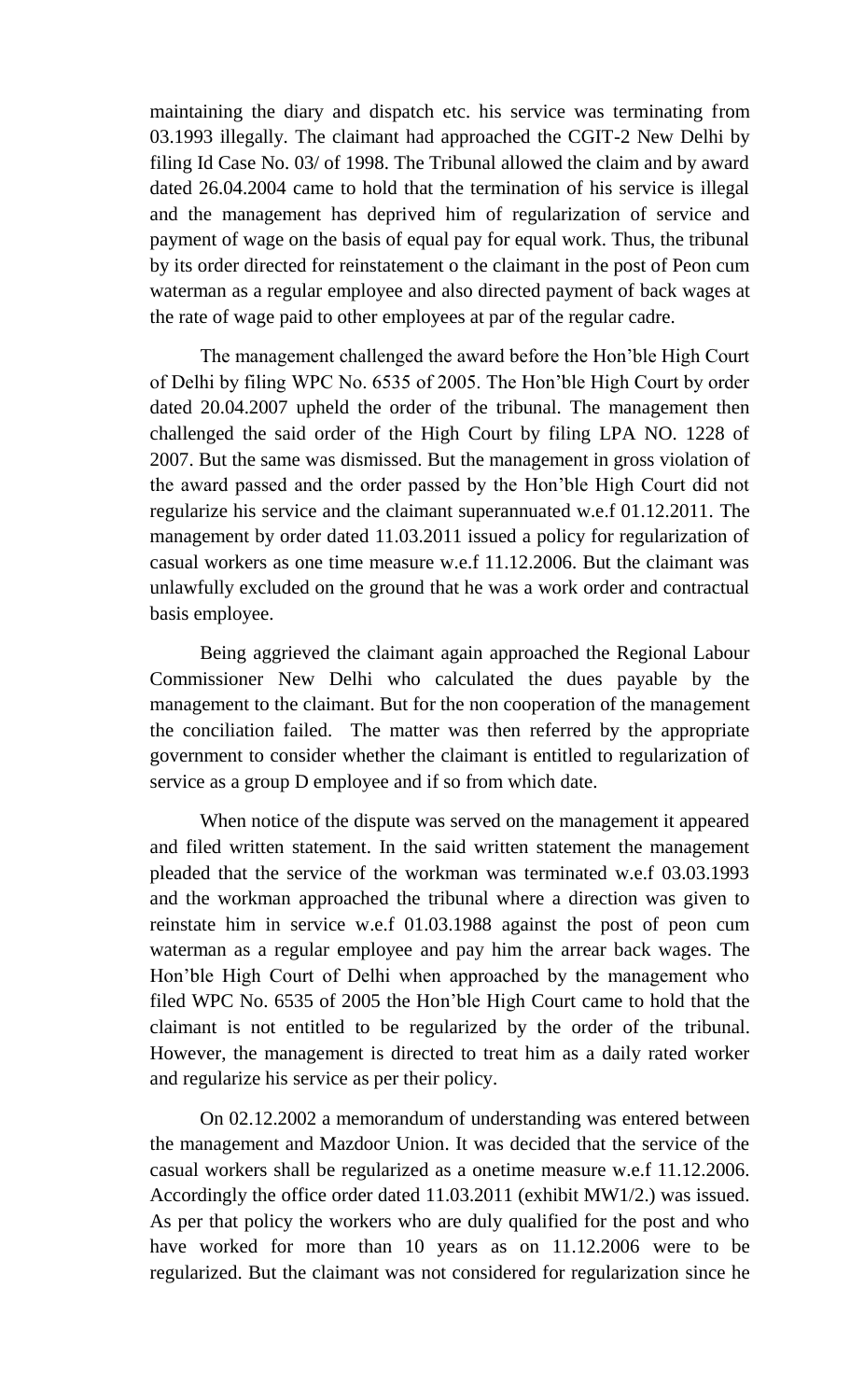was not on the direct role of the management/ CPWD. It has further been stated by the management that for the order passed by the CGIT in Id Case No. 03/1998 the claimant workman was reinstated. But his case being a contractual employment was not considered for regularization. When the management approached the Hon'ble High Court in WPC No. 854/2012 the Hon'ble High Court stayed the order of the Labour Commissioner computing the total back wages and modified the same to 40% treating him as a daily rated worker. Then the management sought the approval of the competent authority for reinstatement into service. Though the appropriate authority approved the same the claimant filed to join yet. Thus the management has pleaded that in view of the orders passed by the Hon'ble High Court the claimant was offered to be reinstated but he did not join. Moreover, being a daily rated worker he is also not entitled to regularization as claimed by him. The management has thus, pleaded for dismissal of the claim. The claimant filed replication denying the stand of the management. He has also denied to be a daily rated worker. His one and only claim is that he was a casual employee and getting his salary as daily wager and the management for its delaying tactic deprived him of reinstatement and he attended the age of superannuation. On these rival pleadings the following issues are framed for adjudication.

## **ISSUES**

- 1. Whether the claimant is entitled to be regularized in service as alleged.
- 2. Whether the petition is legally maintainable.

The claimant could not appear before this tribunal to testify for his ill health and hospitalization. After several adjournments made for the purpose the president of the Union representing the claimant recorded his statement. Besides the oral evidence he also filed a number of documents. On behalf of the management its executive engineer Deenbandhu Gupta testified as the management witness. He proved the office order and the policy for regularization so also the order of the Hon'ble High Court passed in WPC No. 6552 of 2012 wherein the calculation of back wages as directed by this tribunal was modified to 40%.

At the outset of the argument the Ld. A/R for the workman submitted that the management has admitted that the claimant was appointed as a daily rated worker w.e.f 01.03.1988. It is also admitted by the management that this tribunal found the termination of the claimant by the management to be illegal and directed reinstatement and regularization. However, the Hon'ble High Court modified the order of regularization and directed to consider this case when any scheme will be launched by the management for such regularization of the employees. On the other hand argument was advanced by the management to say that the Hon'ble High Court though upheld the finding of the tribunal for reinstatement of the claimant the finding was set aside in respect of the direction for regularization. The Hon'ble High Court had observed that when the management shall issue a policy for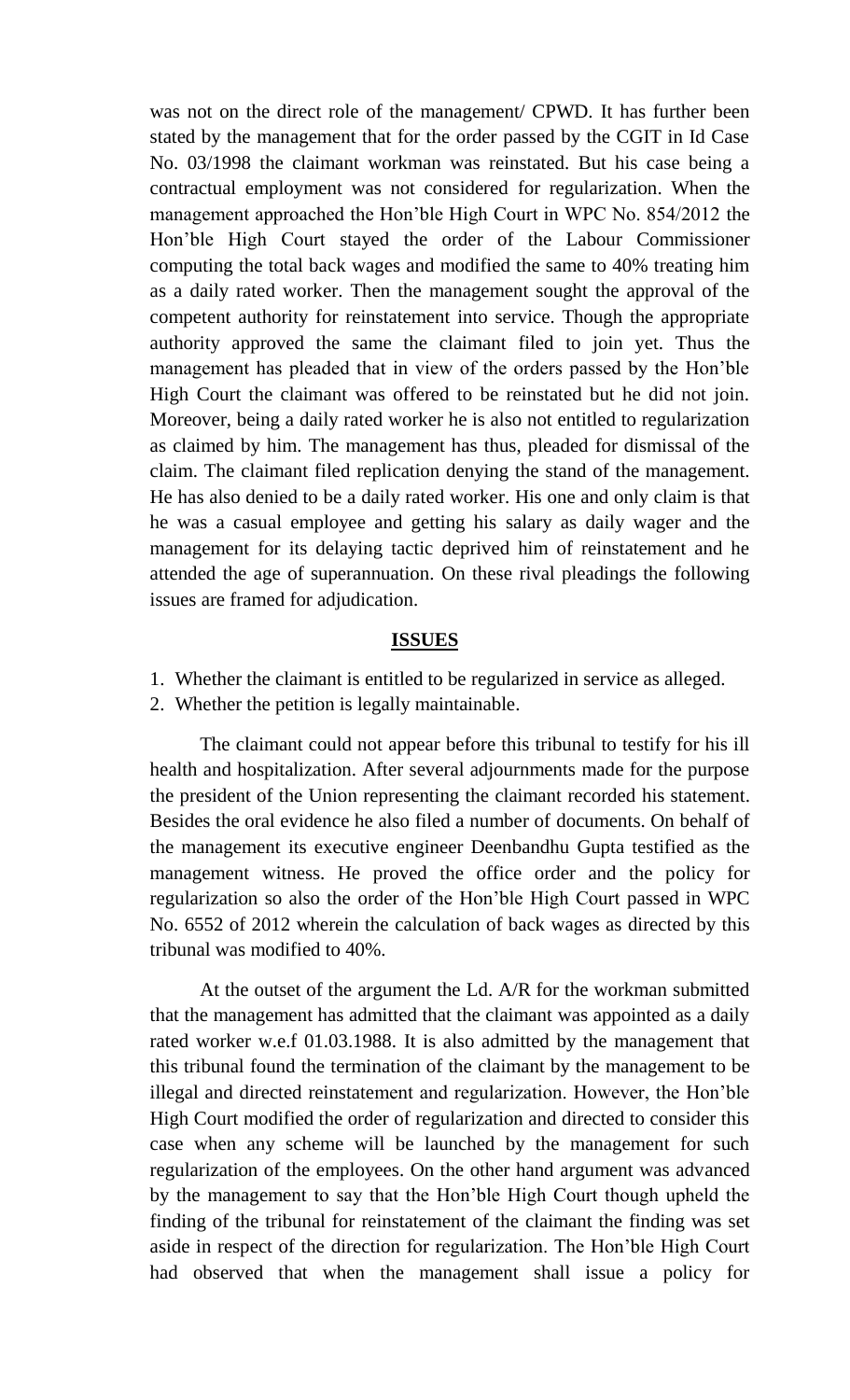regularization of casual workers as a onetime measure the candidature of the claimant can be considered. While pointing to the evidence of MW1 and the copy of the office order marked as MW1/2 he submitted that as a matter of policy the management decided to regularize the workers in their respective category w.e.f 11.12.2006 provided the candidate qualifies the terms of recruitment and has worked for more than 10 years as on 11.12.2006. But as per the policy the persons working on the work order and contractual basis cannot be considered. Thus, the claimant was rightly left out of the zone of consideration.

# **FINDING**

It is the stand taken by the claimant that he was appointed as a peon cum waterman in Group D post as a daily rated worker w.e.f 01.03.1998. His service was illegally terminated w.e.f 03.03.1993. The order of termination having been set aside by the tribunal it is deemed that the workman was working since 01.03.1988 and on 11.12.2006 had completed 10 years of service making himself eligible for regularization but the management illegally kept him out of the consideration. The counter evidence adduced by the management is that a proposal for the regularization of muster roll/ hand receipt casual workers of CPWD was considered for regularization as a onetime measure in consultation with the ministry of UD and DOPT. Accordingly it was decided to regularize the service of the said eligible muster roll or hand receipt casual worker w.e.f 11.12.2006. An order to that effect was issued on 11.03.2011. By filing the copy of the order which has not been disputed by the claimant the Ld. A/R for the management argued that the said order clearly shows that the steps were taken for regularization of hand receipt and muster roll workers after testing their suitability. In the said order it was made clear that the persons working on work order or contractual basis shall not be considered for the purpose. Drawing the attention of the tribunal to Para 1 of the claim statement and the testimony of WW1 he submitted that as per the admission of the workman he was appointed as daily rated worker on work order w.e.f 01.03.1988. Thus, he is not entitled for regularization. He further argued that the claim petition and oral evidence is silent as to how the claimant fulfills the eligibility condition prescribed in the recruitment rule.

The documents filed by the claimant and marked as WW1/2 clearly negatives the stand of the claimant claiming regularization. The Ld. A/R for the claimant during argument drew the attention to exhibit WW1/1 which is the memorandum of understanding signed between the management and the union in presence of the Chief Labour Commissioner Central and argued that as per the said memorandum the management had agreed that the work order employees are daily rated workers. Hence, the denial to regularize the service of the claimant on the ground that he was a daily rated worker is illegal. But on perusal of the said memorandum marked as WW1/1, there is nothing to presume that the proposal/suggestion was carried out by the management. Thus, it is concluded that the claimant being a daily rated